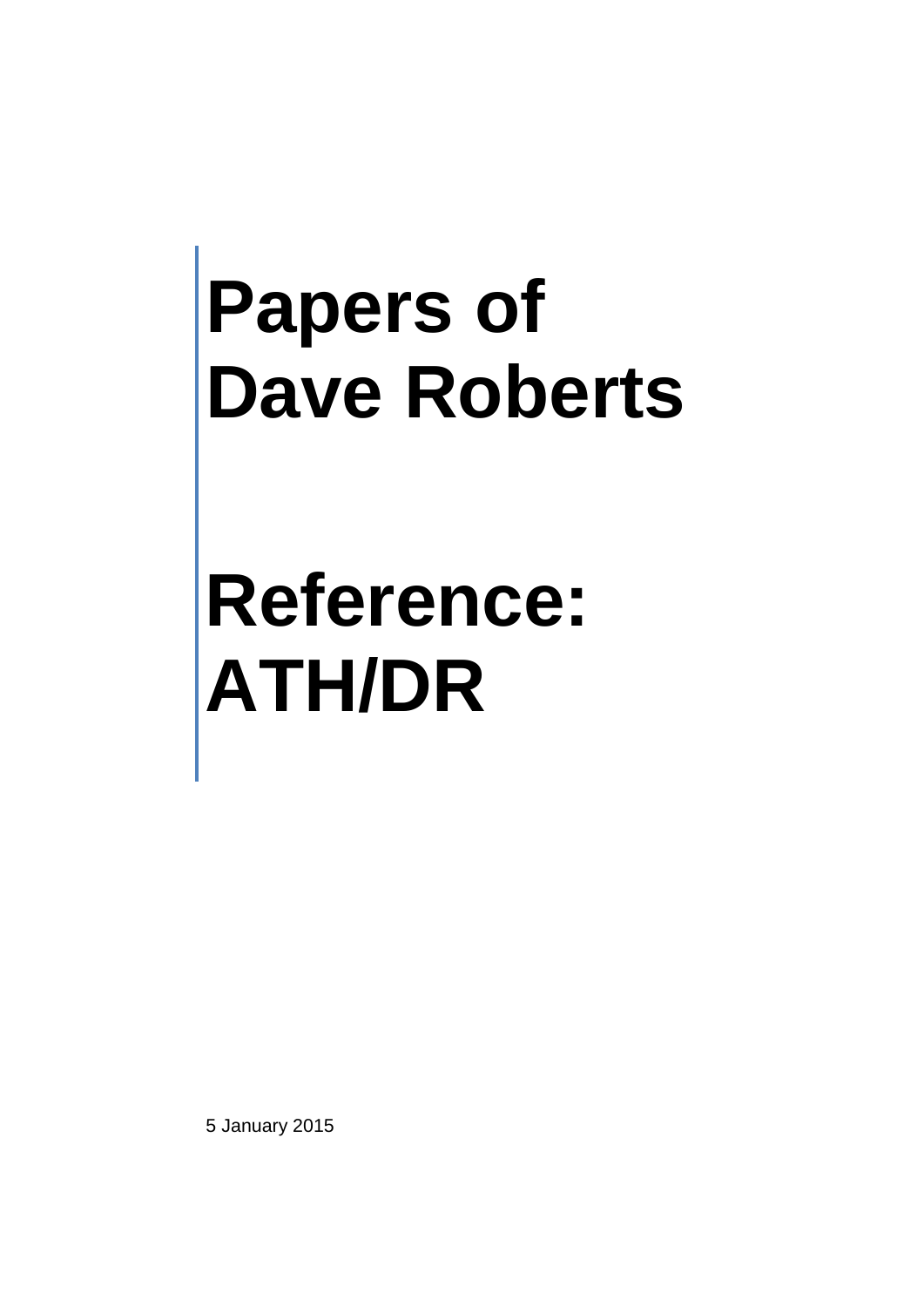#### ATH/DR Papers of Dave Roberts

Papers compiled by the athlete and statistician Dave Roberts. The collection primarily comprises material relating to the Road Runner Club (RRC) although there is some material related to Mitcham Athletic Club. The papers include a number of athletics programmes, almost all concerning the London to Brighton road race; results and statistics; and papers relating to the RRC and Mitcham Athletic Club. There are also a number of scrapbooks, compiled by Dave Roberts, which provide a detailed overview of athletics in England during the 1930s, 1940s and 1950s.

**Administrative history:** Dave Roberts was born in Canada and later moved to Cardiff and was associated with Roath Harriers. He then moved to Tooting Bec Hospital where he was employed as a nurse and he became a member of Mitcham Athletic Club. He had a particular interest in collecting athletics results and recording the personal road performances of the long distance runners of Great Britain. When the Road Runners Club (RRC) was formed in 1952, Dave became their first Honorary Statistician. In 1962 he published 'Distance Running Records' which carried a foreword written by John Jewell. During the 1960s Dave suffered from ill health and he died in 1972.

Sources: papers of Dave Roberts; information compiled by John Bromhead and stored with the deposit file

**Arrangement:** These papers have been arranged into the following 5 series:

athletics programmes and related ephemera;

results and statistics;

papers relating to the Road Runners Club (RRC);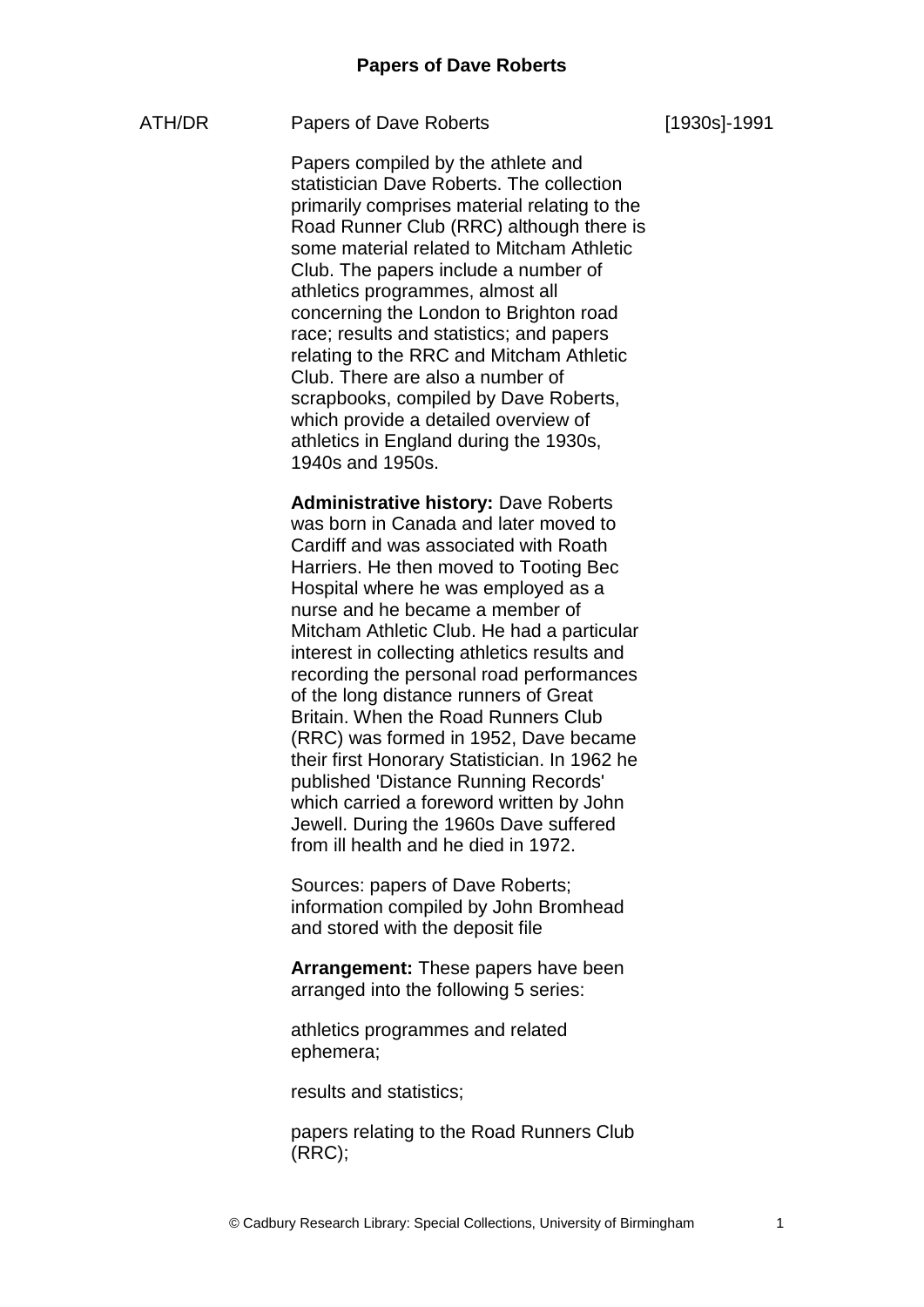papers relating to Mitcham Athletic Club;

scrapbooks and cuttings

2 standard boxes (comprising 15 volumes, 1 file and 100 items)

Access: Open

**Access conditions:** Access to all registered researchers.

**Notes:** Old reference: NCAL XXV.P52

**Copyright:** Permission to make any published use of any material from the collection must be sought in advance in writing from the Director of Special Collections (email: specialcollections@bham.ac.uk). Identification of copyright holders of unpublished material is often difficult. Special Collections will assist where possible with identifying copyright owners, but responsibility for ensuring copyright clearance rests with the user of the material.

**Language:** English

**Creator name:** Roberts, Dave Jenkins (d 1972), athlete and statistician

**Custodial history:** This collection was previously in the custody of John Jewell who sorted the papers and sent them to the National Centre for Athletics Literature (NCAL).

**Archival notes:** Papers arranged and described by Mark Eccleston, November 2014, in compliance with General International Standard Archival Description (ISAD(G), second edition, 2000; and inhouse cataloguing guidelines.

**Related material:** Other archive collections, formerly held as part of the National Centre for Athletics Literature (NCAL), are catalogued as collections distinct from this collection. They comprise both institutional archives and collections of personal papers of athletes, athletics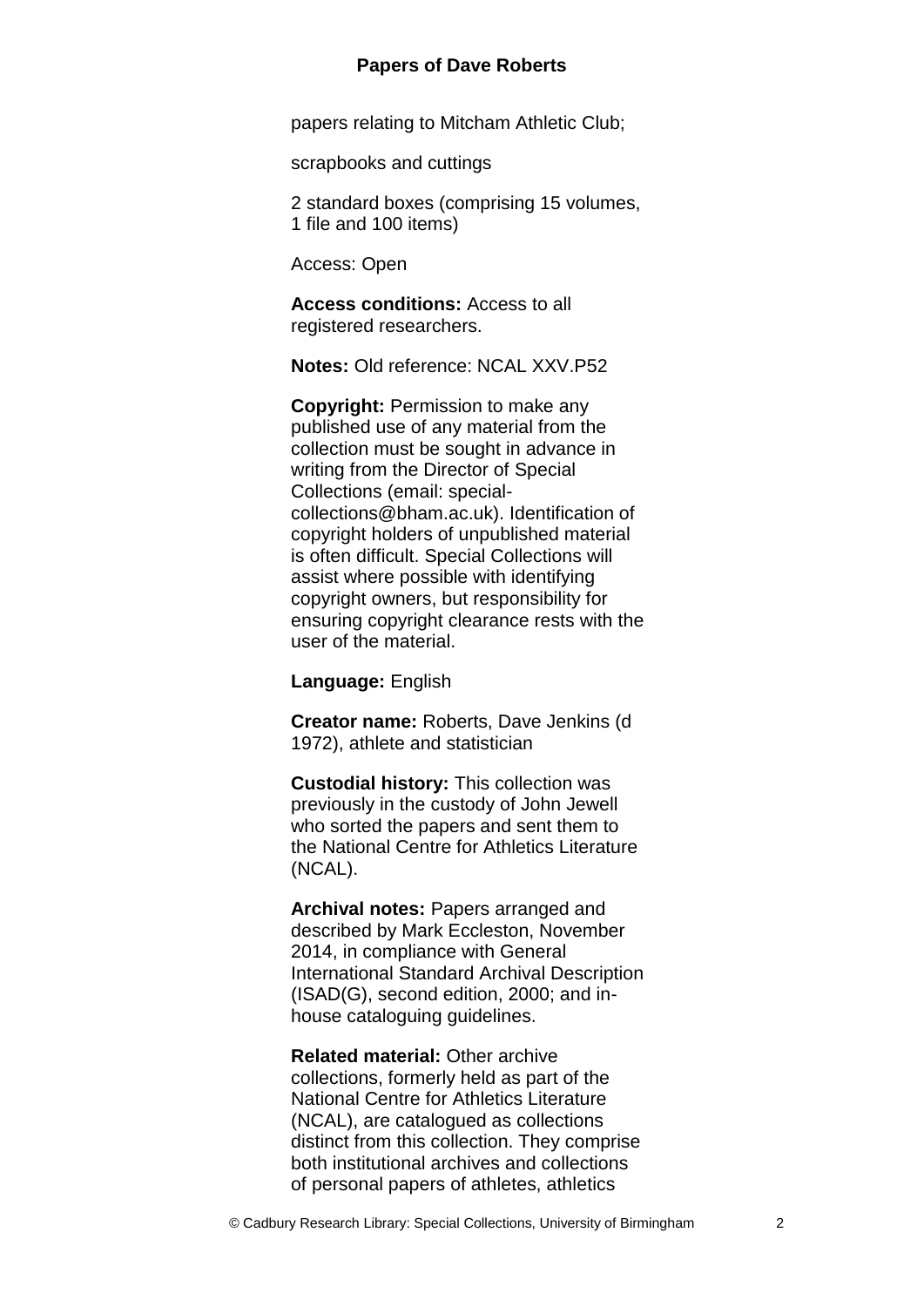administrators, journalists and others associated with the athletics world.

Catalogues of the institutional archives available on the online archive catalogue are as follows:

Amateur Athletic Association: papers, 1880-1992. Finding No: AAA;

Midland Counties Amateur Athletics Association: papers, 1900-1982. Finding No: MCAAA;

Midland Counties Cross Country Association: papers, 1898-1985. Finding No: ATH/MCCCA;

Southern Counties Amateur Athletic Association: papers, 1958-1983. Finding No: SCAAA.

Catalogues, or collection descriptions, of personal papers available on the online archive catalogue are as follows:

Abrahams, Harold Maurice (1899-1978), athlete, administrator, commentator and journalist: papers, 1902-1989. Finding No: ATH/HA;

Adam, George Mair (1898-1989), athlete, coach and athletics administrator: papers, 1909-1989. Finding No: ATH/GA;

Binks, Joseph (Joe) (1874-1966), athlete and athletics commentator: papers, [1920s-1950s]. Finding No: ATH/JB;

Cardew, Martin H. (b 1927), athlete: papers, 1964-1988. Finding No: ATH/MHC;

Cullum, Dennis Noel Johnson (1913-1985), athlete and coach: papers, [1930s]-1985. Finding No: ATH/DC;

Ives, Bert (1890-1975), athlete and athletics administrator: papers, [1920s-1970s]. Finding No: ATH/BI;

Jewell, John Christopher (1912-2001), athlete and athletics commentator: papers,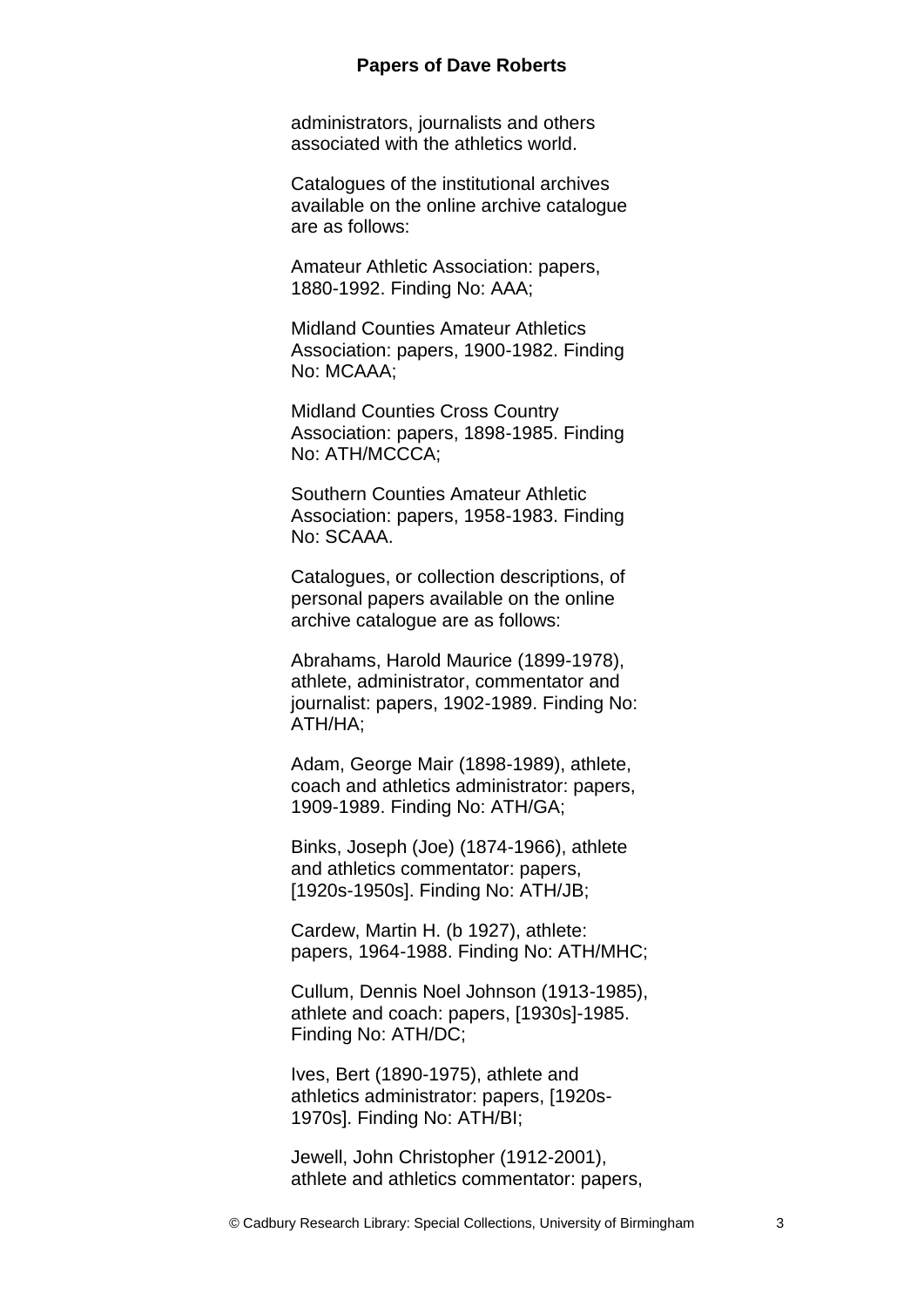1897-2002. Finding No: ATH/JJ;

Lloyd-Edgley, Ralph: scrapbook, [c 1924]- [c 1931]. Finding No: ATH/RLE;

MacLean, Duncan (1884-1980), athlete and coach: papers, 1948-1977. Finding No: ATH/DM;

Monk, Walter Harry (Wal) (1896-after 1965), athlete: papers, 1918-1961. Finding No: ATH/WHM;

Morgan, Wilf (b 1935), athlete and athletics historian: papers, 1937-2012. Finding No: ATH/WM;

Newton, Arthur Francis Hamilton (1883- 1959), athlete: papers, [c 1904]-[1990s]. Finding No: ATH/AN;

Payne, Howard (1931-1992), athlete: papers, 1899-[c 1975]. Finding No: ATH/HP;

Percy, Joe W. (1912-2001), athlete and athletics administrator: papers, 1910-1997. Finding No: ATH/JWP;

Powell, Edgar Robert Leslie (Peter), (fl 1920s-70s), athlete: papers, 1813-1988. Finding No: ATH/ERLP;

Richards, Wilf (b 1906), athlete and journalist: papers, 1924-[mid 20th century]. Finding No: ATH/WR;

Simpson, Colin J. (1929-2011), athlete and athletics administrator: papers, 1945-1990. Finding No: ATH/CS;

Tatham, Wilfrid George (Gus) (1898-1978), athlete: papers, 1908-1960. Finding No: ATH/WGT;

Thomas, Dr Philip, athletics administrator and coach: papers, [c 1900]-[late 20th century]. Finding No: ATH/PT;

Vargas, Charles Climaco (1905-1975), athlete: papers, 1921-31. Finding No: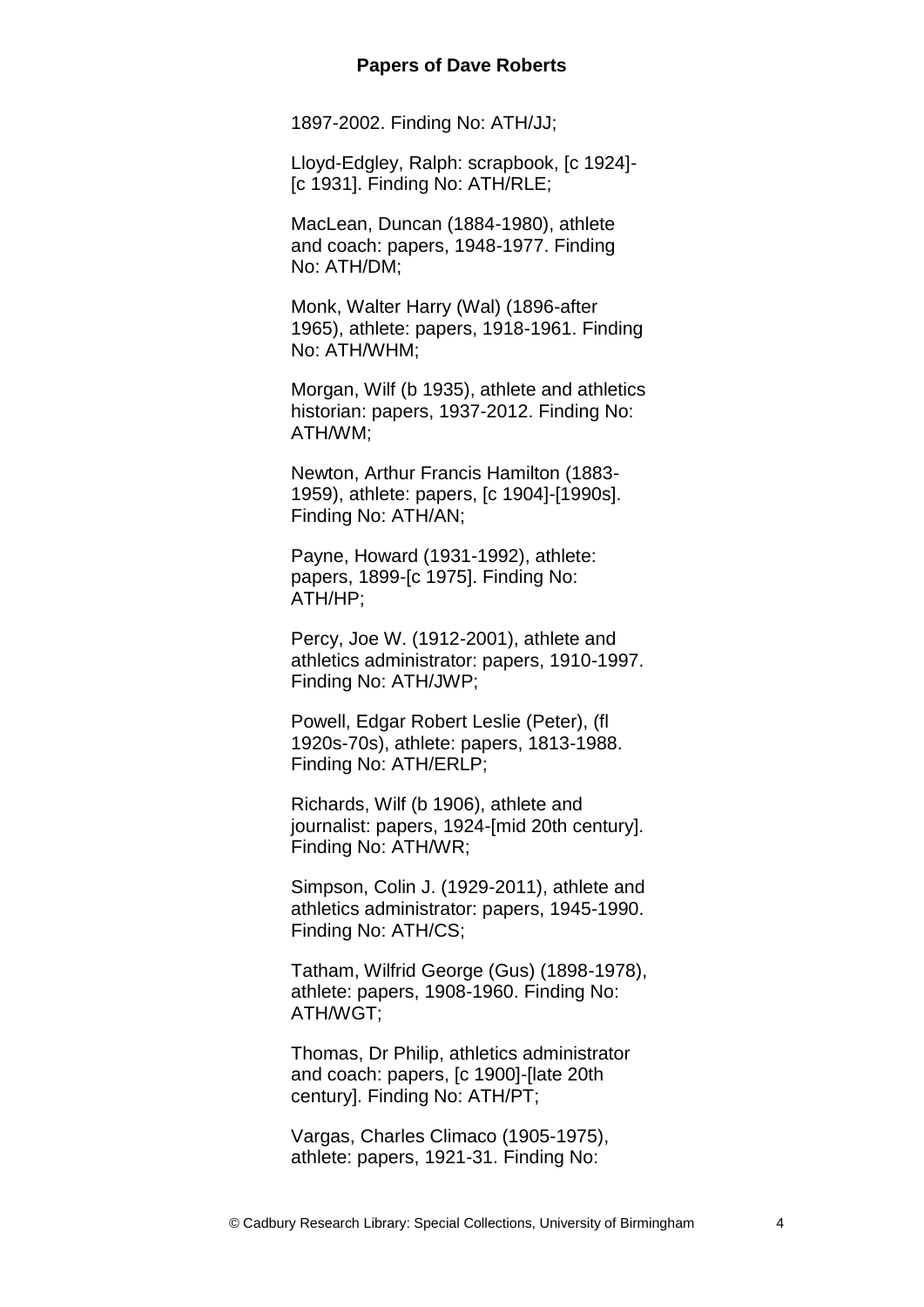ATH/CCV;

Ward, Leonard H., athletics coach: papers, [mid-20th century]. Finding No: ATH/LW;

Watman, Melvyn Francis (Mel) (b 1938), athletics journalist and statistician: papers, 1980-1993. Finding No: ATH/MW;

Wight, Robert M., athletics administrator: papers, [mid-20th century]. Finding No: ATH/RW;

Winter, Arthur E. H. (d 1990), athlete and athletics commentator: papers, [early 20th century]-1983. Finding No: ATH/AW;

Yarrow, Squire Stevens (1905-1984), athlete and athletics administrator: papers, 1938-1984. Finding No: ATH/SY.

Additional papers belonging to Dave Roberts were gifted to NCAL during the 1970s. These papers were dispersed across the artifical athletics collection. A list detailing this material can be found in the deposit file.

ATH/DR/1 Athletics programmes and related ephemera 1936-1991

> Athletics programmes, with accompanying detailed results, invitations and competitors' information primarily detailing the London to Brighton ultra-distance road race. The programmes cover 1936 to 1991 although there is heavy coverage of the event during the 1950s and early 1960s. Most programmes provide information about meeting officials; information about entrants; some results; details of prizes; advertisements for other meetings; and details of advertisers and sponsors.

There are also two copies of an athletics programme relating to an unrelated ultra distance race organised by the RRC in 1952.

35 items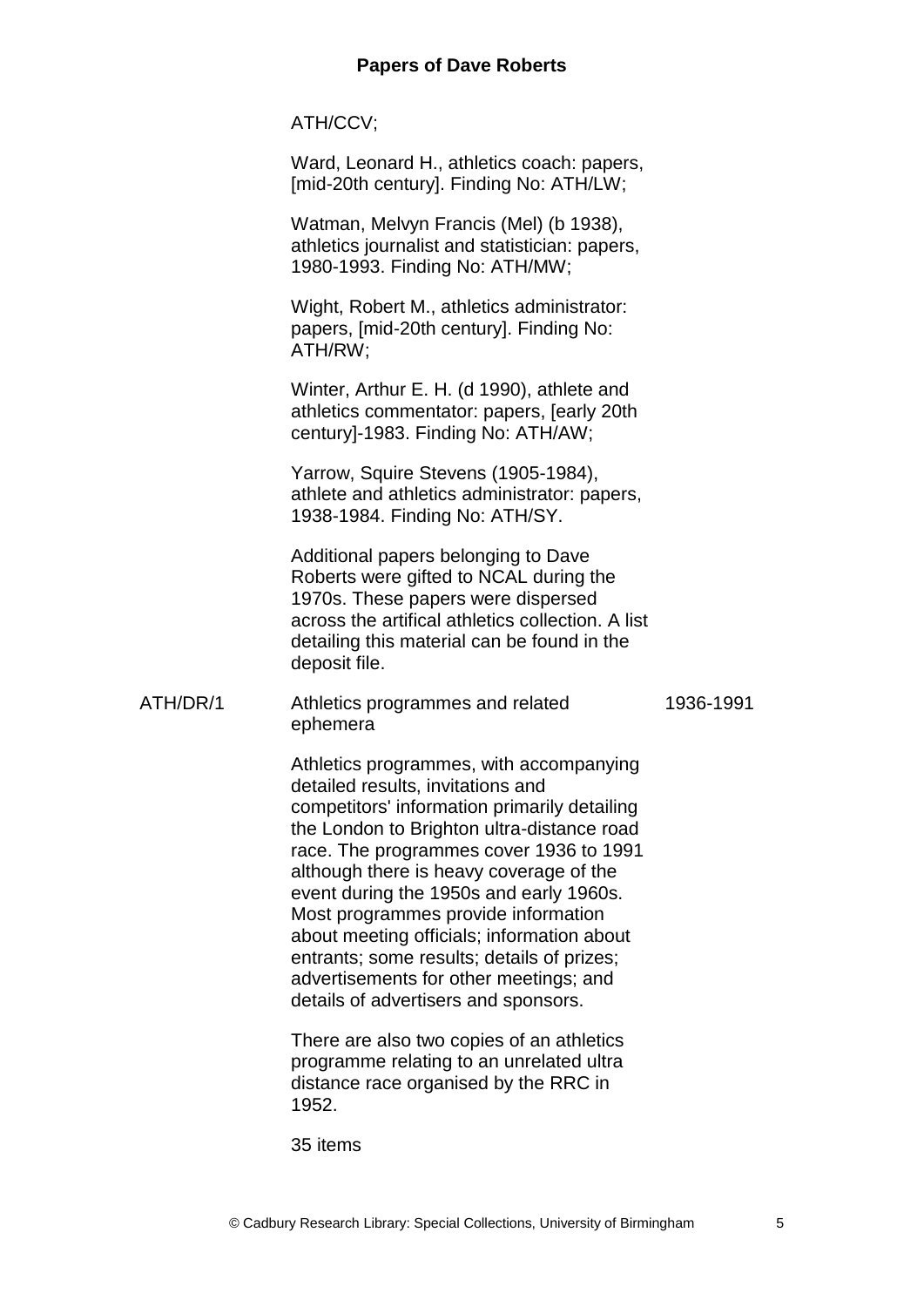Access: Open

ATH/DR/1/1 Athletics programmes: London to Brighton road races 1936-1991

> Programmes relating to the London to Brighton road races. Many programmes include additional items such as detailed results, newspaper cuttings and application forms.

The London to Brighton road races were initially held every April. In 1951 it became a national event and the 'First National Road Relay Race' was actually the 21st race over the course.

33 items

Access: Open

ATH/DR/1/1/1-2 Athletics programme: ultra distance racing 25 April 1936

> 'Thirteenth Annual London to Brighton Relay Race' organised by News of the World Sports Club.

Two copies, one with minor manuscript annotations.

2 items

Access: Open

ATH/DR/1/1/3 Athletics programme: ultra distance racing 17 April 1937

> 'Fourteenth Annual London to Brighton Relay Race' organised by News of the World Sports Club.

With manuscript annotations and detailed results.

1 item

Access: Open

ATH/DR/1/1/4-5 Athletics programme: ultra distance racing 7 May 1938

> 'Fifteenth Annual London to Brighton Relay Race' organised by News of the World Sports Club. Includes image of D.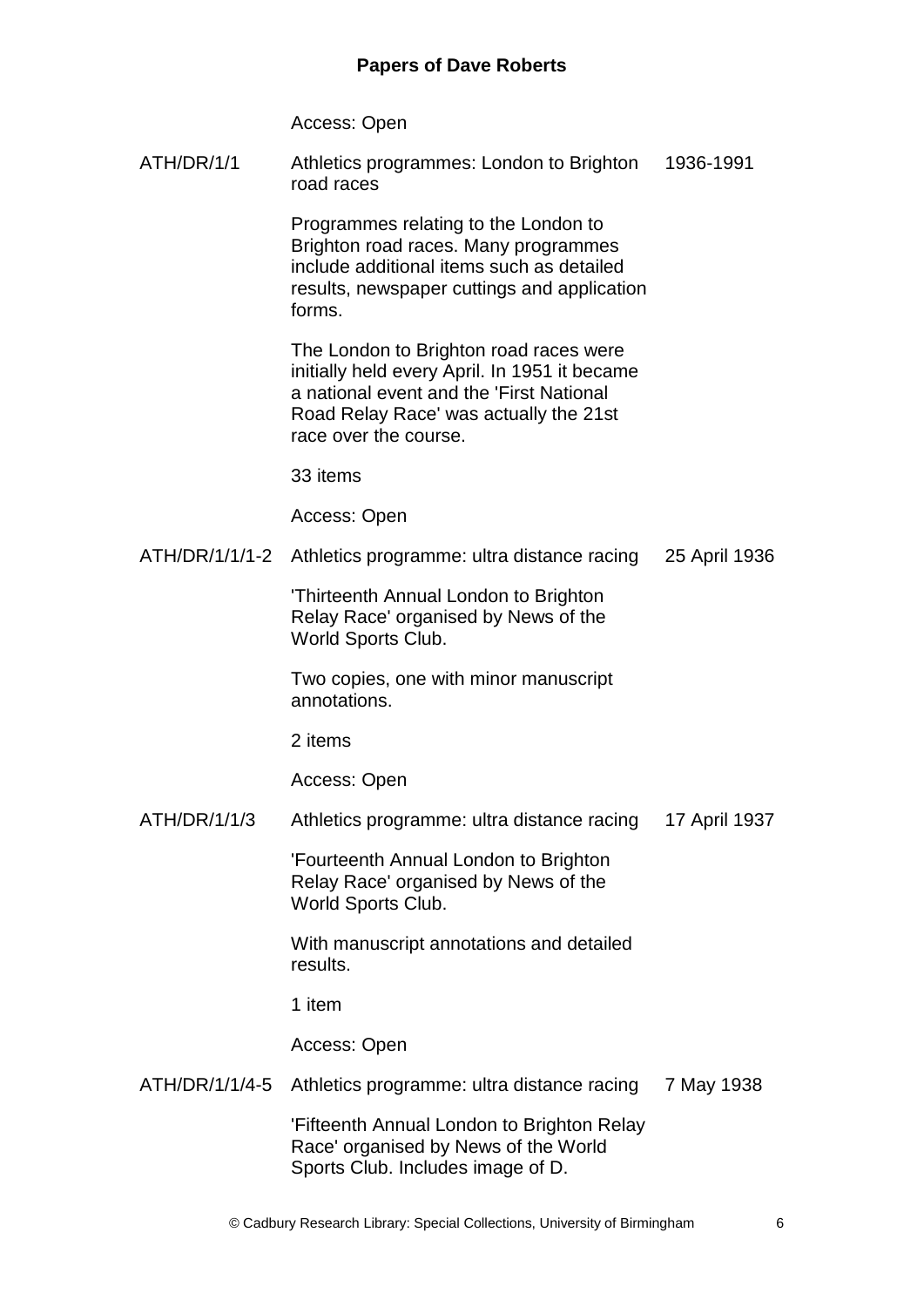Brickwood and A. Allum.

Two copies, one with manuscript annotations and detailed results.

2 items

Access: Open

ATH/DR/1/1/6 Athletics programme: ultra distance racing 8 April 1939

> 'Sixteenth Annual London to Brighton Relay Race' organised by News of the World Sports Club. Includes image of C. G. Giles.

With manuscript annotations and detailed results.

1 item

Access: Open

ATH/DR/1/1/7 Athletics programme: ultra distance racing 19 April 1947

> 'Seventeenth Annual London to Brighton Relay Race' organised by News of the World.

With manuscript annotations, detailed results and newspaper cuttings.

1 item

Access: Open

ATH/DR/1/1/7a Athletics programme: ultra distance racing 20 April 1940

> 'Annual Invitation Relay Race: substitute event for the annual London to Brighton Relay Race' starting from Wimbledon Common and organised by News of the World Sports Club.

With manuscript annotations.

1 item

Access: Open

- ATH/DR/1/1/8 Athletics programme: ultra distance racing 10 April 1948
	- 'Eighteenth Annual London to Brighton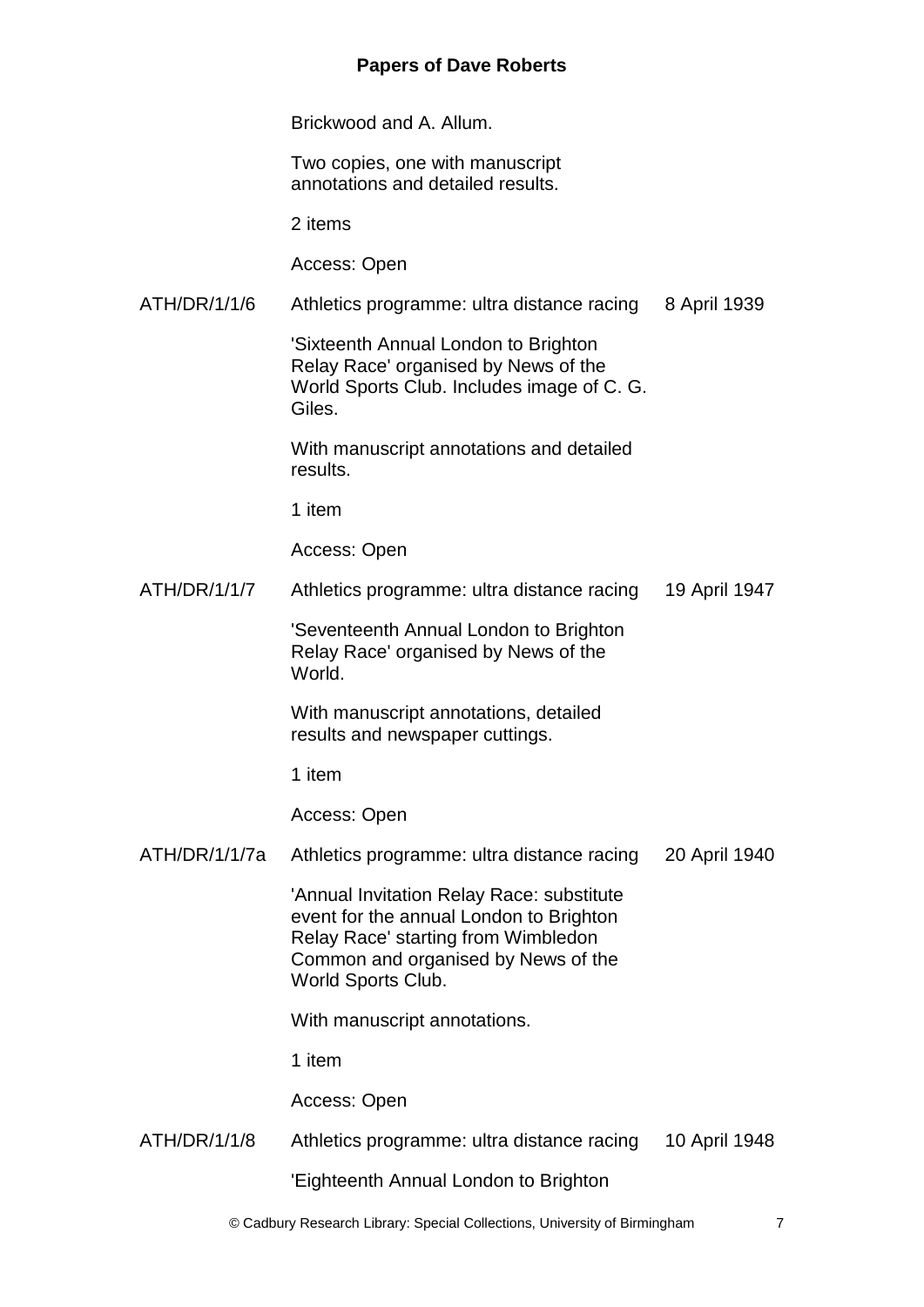Relay Race' organised by News of the World.

With manuscript annotations, detailed results and newspaper cuttings.

1 item

Access: Open

ATH/DR/1/1/9 Athletics programme: ultra distance racing 1 April 1950

> '20th Annual London to Brighton Relay Race' organised by News of the World.

With manuscript annotations, detailed results and newspaper cuttings, some relating to the 19th Annual Race held in 1949.

1 item

Access: Open

ATH/DR/1/1/10 Athletics programme: ultra distance racing 7 April 1951

> 'National Road Relay Race: London to Brighton' organised by News of the World. Includes images of Alec Robertson, Jack Holden, Sydney Wooderson, Andy Forbes, Alec Olney, Bill Lucas, Jimmy Wood, Bobby Reid, Bill Nankeville, Geoff Saunders and Jimmy Flockhart.

With manuscript annotations and newspaper cuttings.

1 item

Access: Open

ATH/DR/1/1/11 Athletics programme: ultra distance racing 6 October 1951

> '21st Annual London to Brighton Relay Race' organised by News of the World. Includes images of A. Thornton and Eddie Ellis.

With manuscript annotations, detailed results and newspaper cuttings.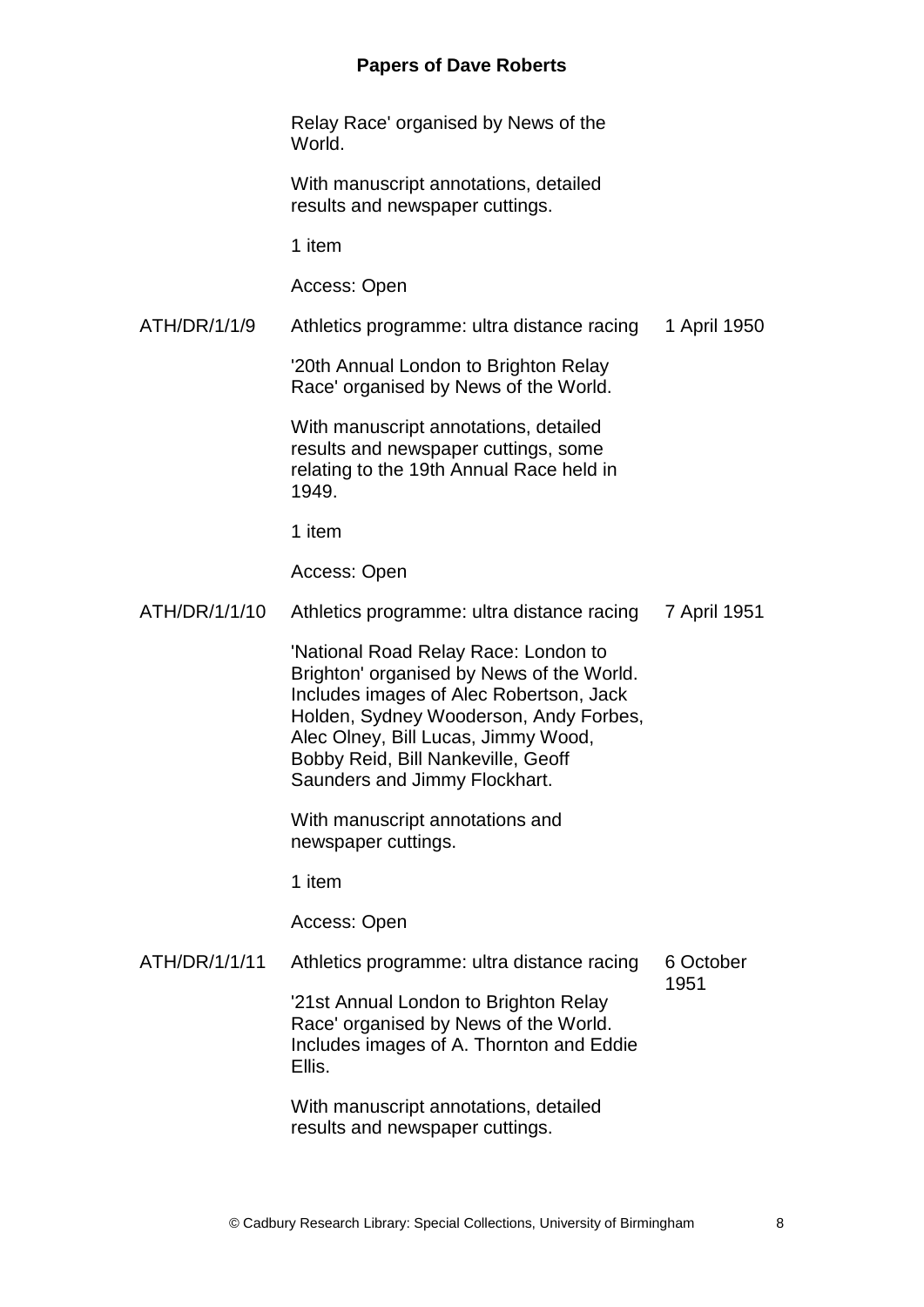1 item

Access: Open

| ATH/DR/1/1/12 | Athletics programme: ultra distance racing                                                                                                                                                                                                                                                                       | 5 April 1952         |
|---------------|------------------------------------------------------------------------------------------------------------------------------------------------------------------------------------------------------------------------------------------------------------------------------------------------------------------|----------------------|
|               | 'National Road Relay Race: London to<br>Brighton' organised by News of the World.<br>Includes images of A. F. Thornton and D.<br>Fotheringham; Bill Lucas and Charlie<br>Smart; J. Bromley and Jackie Brown; F.<br>Crombie and T. Smith; G. Pearson and P.<br>Williams; W. Coyne and R. Howell; Jimmy<br>McNeil. |                      |
|               | With manuscript annotations and<br>newspaper cuttings.                                                                                                                                                                                                                                                           |                      |
|               | 1 item                                                                                                                                                                                                                                                                                                           |                      |
|               | Access: Open                                                                                                                                                                                                                                                                                                     |                      |
| ATH/DR/1/1/13 | Athletics programme: ultra distance racing                                                                                                                                                                                                                                                                       | 27 September<br>1952 |
|               | 'Second Annual Road Running Race:<br>London to Brighton' organised by the Road<br>Runners Club.                                                                                                                                                                                                                  |                      |
|               | 1 item                                                                                                                                                                                                                                                                                                           |                      |
|               | Access: Open                                                                                                                                                                                                                                                                                                     |                      |
| ATH/DR/1/1/14 | Athletics programme: ultra distance racing                                                                                                                                                                                                                                                                       | 11 October<br>1952   |
|               | '22nd Annual London to Brighton Road<br>Relay Race' organised by News of the<br>World. Includes images of J. W. Brown; L.<br>A. Adams and L. W. Herbert; A. D.<br>Breckenridge and A. Forbes; R. Hughes<br>and P. Ross.                                                                                          |                      |
|               | With manuscript annotations.                                                                                                                                                                                                                                                                                     |                      |
|               | 1 item                                                                                                                                                                                                                                                                                                           |                      |
|               | Access: Open                                                                                                                                                                                                                                                                                                     |                      |
| ATH/DR/1/1/15 | Athletics programme: ultra distance racing                                                                                                                                                                                                                                                                       | 10 October<br>1953   |
|               | '23rd Annual London to Brighton Road<br>Relay Race' organised by News of the<br>World. Includes images of G. W. Hopcroft                                                                                                                                                                                         |                      |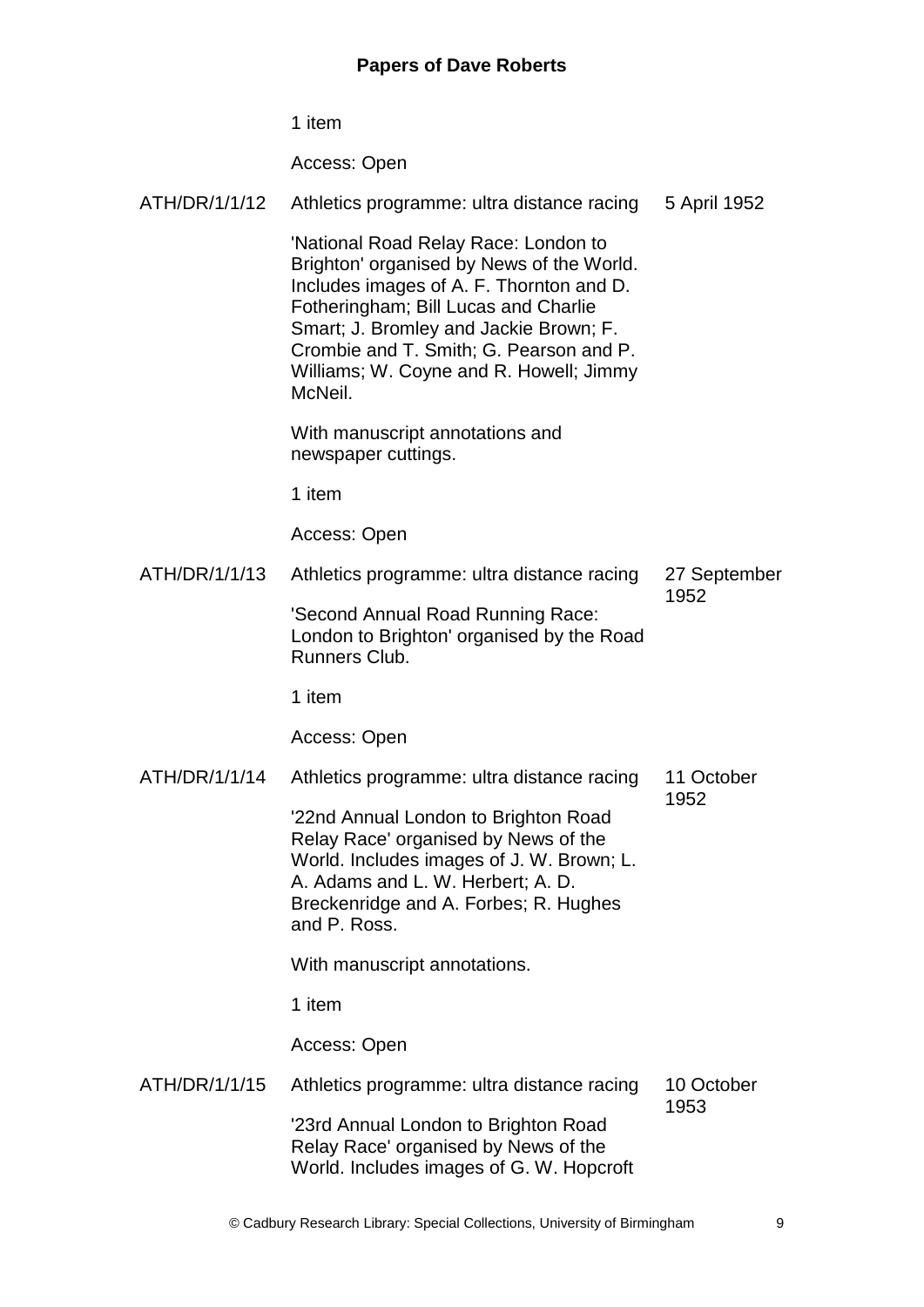and D. Rowe; A. F. Thornton; Gordon Pirie and Alec Olney; J. W. Brown; Bill Lucas; R. Robins and A. Street.

With manuscript annotations.

1 item

17

Access: Open

ATH/DR/1/1/16- Athletics programme: ultra distance racing 11 April 1953

> 'National Road Relay Race: London to Brighton' organised by News of the World. Includes images of J. H. Peters; A. Forbes; R. Reid; W. Lucas; T. B. Hardy; R. C. Calderwood and J. Ellis.

Two copies, both with manuscript annotations and one with inserted newspaper cutting.

2 items

Access: Open

ATH/DR/1/1/18 Athletics programme: ultra distance racing 26 September 1953

'Third Annual Road Running Race: London to Brighton' organised by the Road Runners Club.

1 item

Access: Open

ATH/DR/1/1/19- 20 Athletics programme: ultra distance racing 'Fourth Annual Road Running Race: London to Brighton' organised by the Road 25 September 1954

> Runners Club. Two copies, one with minor manuscript annotations and inserted newspaper

cutting.

2 items

Access: Open

ATH/DR/1/1/21 Athletics programme: ultra distance racing '24th Annual London to Brighton Road 9 October 1954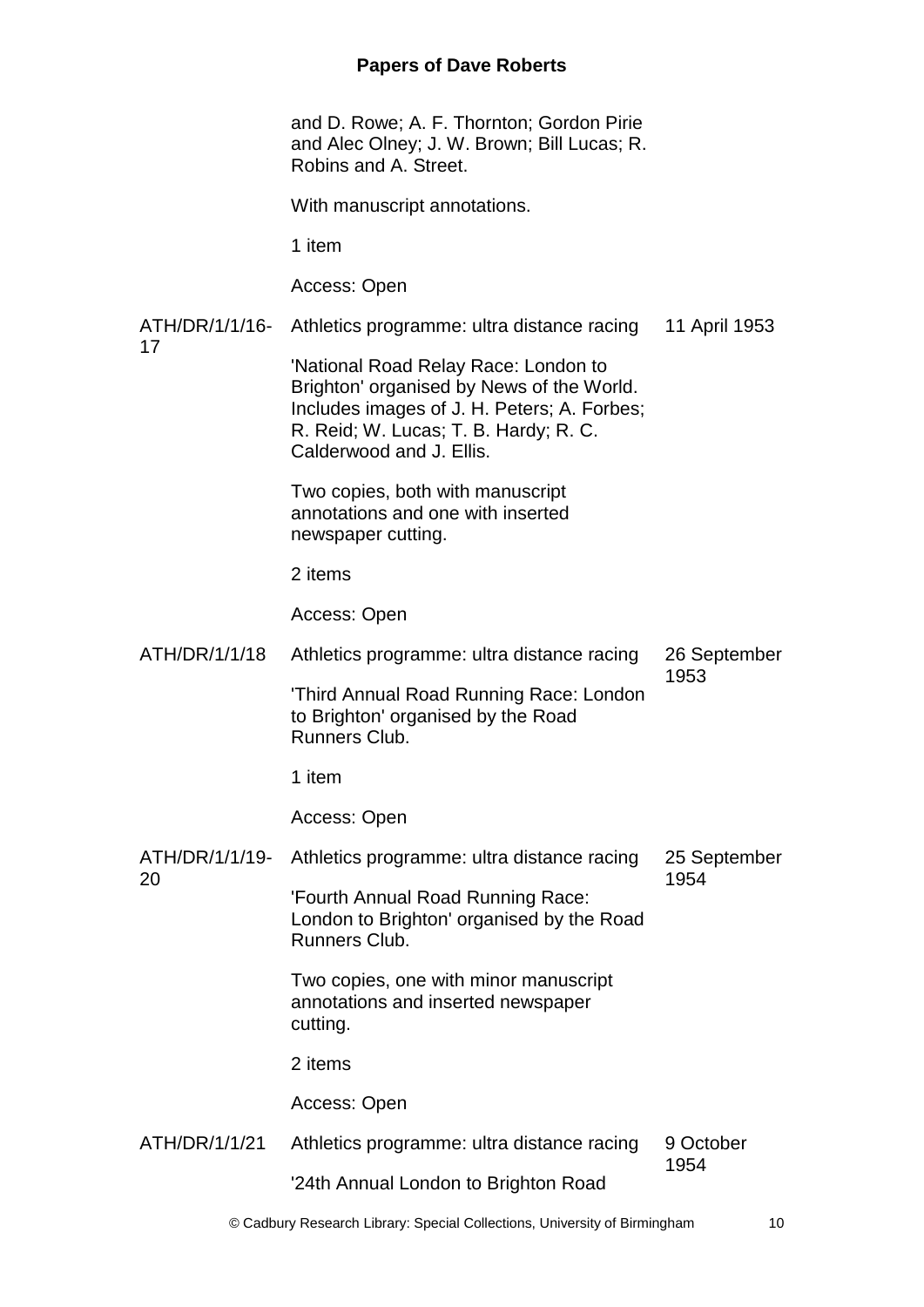Relay Race' organised by News of the World. Includes images of Ernest Riley and K. M. Anzola; D. A. G. Pirie and P. B. Driver; D. W. F. Collins; J. McGhee and P. J. Pirie; J. H. Peters.

1 item

Access: Open

ATH/DR/1/1/22 Athletics programme: ultra distance racing 'Fifth Annual Road Running Race from 24 September 1955

London to Brighton' organised by the Road Runners Club.

Includes application form and newspaper cutting.

1 item

Access: Open

ATH/DR/1/1/23 Athletics programme: ultra distance racing 'Seventh Annual Road Running Race from 28 September 1957

London to Brighton' organised by the Road Runners Club.

Includes detailed results.

1 item

Access: Open

ATH/DR/1/1/24 Athletics programme: ultra distance racing 27 September 1958

'Eighth Annual Road Running Race from London to Brighton' organised by the Road Runners Club.

Includes detailed results and application form.

1 item

Access: Open

ATH/DR/1/1/25 Athletics programme: ultra distance racing 'Ninth Annual Road Running Race from London to Brighton' organised by the Road 26 September 1959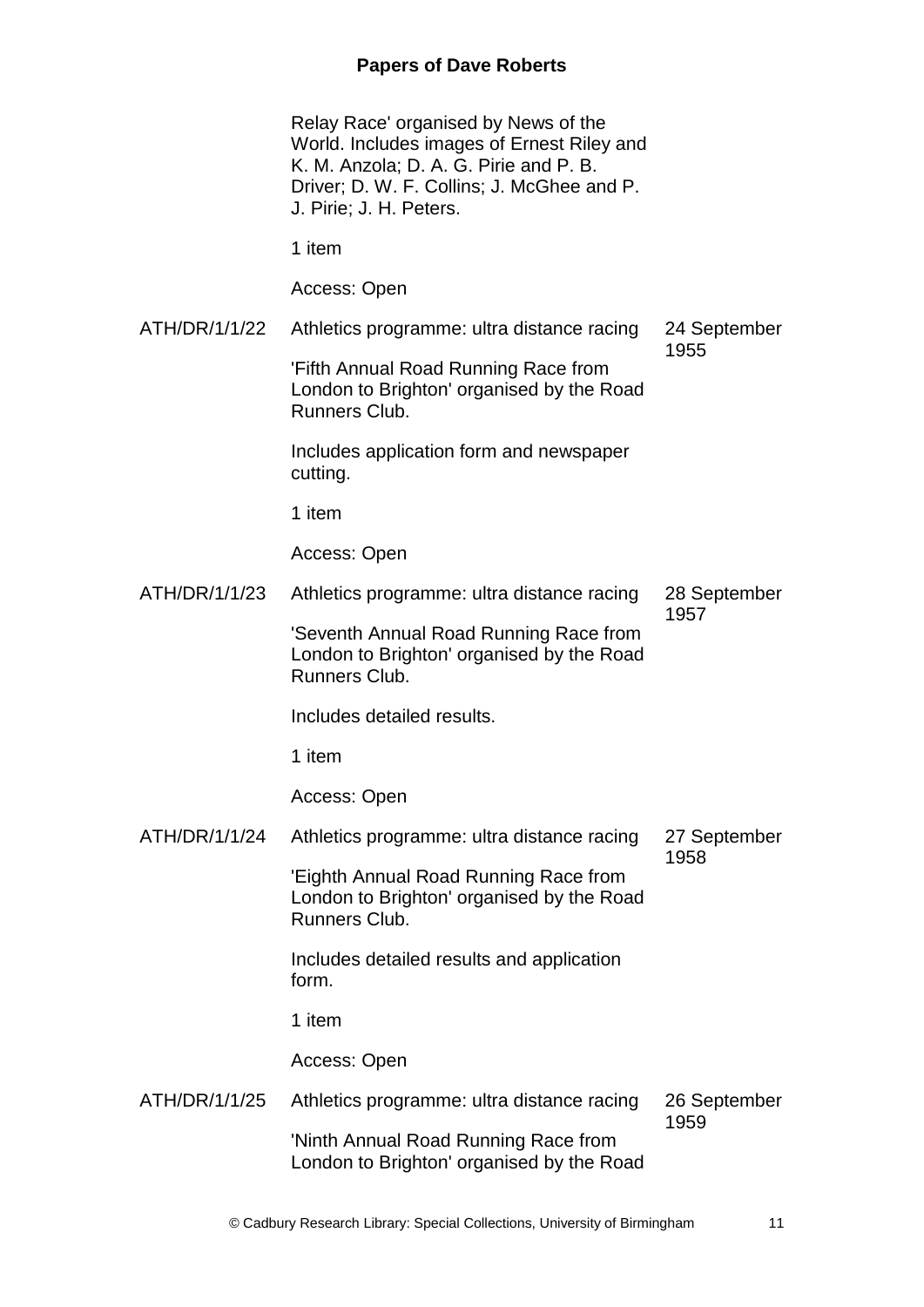Runners Club.

With manuscript annotations and loose newspaper cutting.

1 item

Access: Open

ATH/DR/1/1/26 Athletics programme: ultra distance racing 24 September 1960

> 'Tenth Annual Road Running Race from London to Brighton' organised by the Road Runners Club.

> Includes application form, detailed results and article detailing the development of the race.

1 item

Access: Open

ATH/DR/1/1/27 Athletics programme: ultra distance racing 'Eleventh Annual Road Running Race from London to Brighton' organised by the Road Runners Club. 30 September 1961

> Includes detailed results and newspaper cutting.

1 item

Access: Open

ATH/DR/1/1/28 Athletics programme: ultra distance racing 'Twelfth Annual Road Running Race from 29 September 1962

London to Brighton' organised by the Road Runners Club.

1 item

Access: Open

ATH/DR/1/1/29 Athletics programme: ultra distance racing 'Thirteenth Annual Road Running Race from London to Brighton' organised by the Road Runners Club. 28 September 1963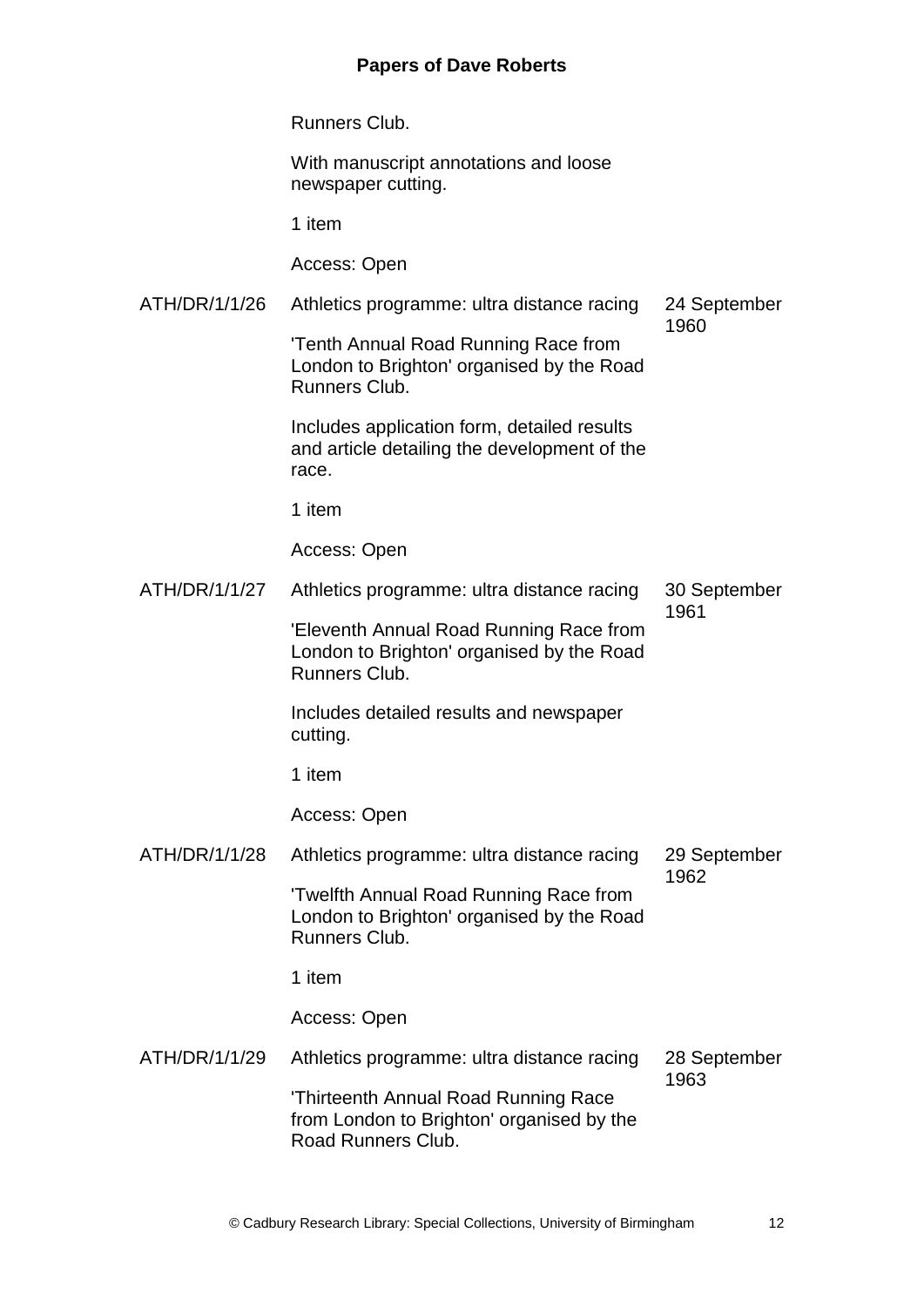With minor manuscript annotations.

1 item

Access: Open

ATH/DR/1/1/30 Athletics programme: ultra distance racing 1 October 1967

'Seventeenth Annual Road Running Race from London to Brighton' organised by the Road Runners Club.

Includes notes for competitors.

1 item

Access: Open

ATH/DR/1/1/31 Athletics programme: ultra distance racing '40th Annual Road Running Race from 7 October 1990

London to Brighton' organised by the Road Runners Club.

1 item

Access: Open

ATH/DR/1/1/32 Athletics programme: ultra distance racing '40th Annual Road Running Race from London to Brighton' organised by the Road 6 October 1991

Runners Club. Includes press release.

1 item

Access: Open

ATH/DR/1/2 Athletics programmes: general Two copies of ultra distance racing programme organised by the RRC. 1952

2 items

Access: Open

ATH/DR/1/2/1-2 Athletics programme: ultra distance racing 'The Greatest Long Distance Amateur Track Running Race' held at Motspur Park 13 December 1952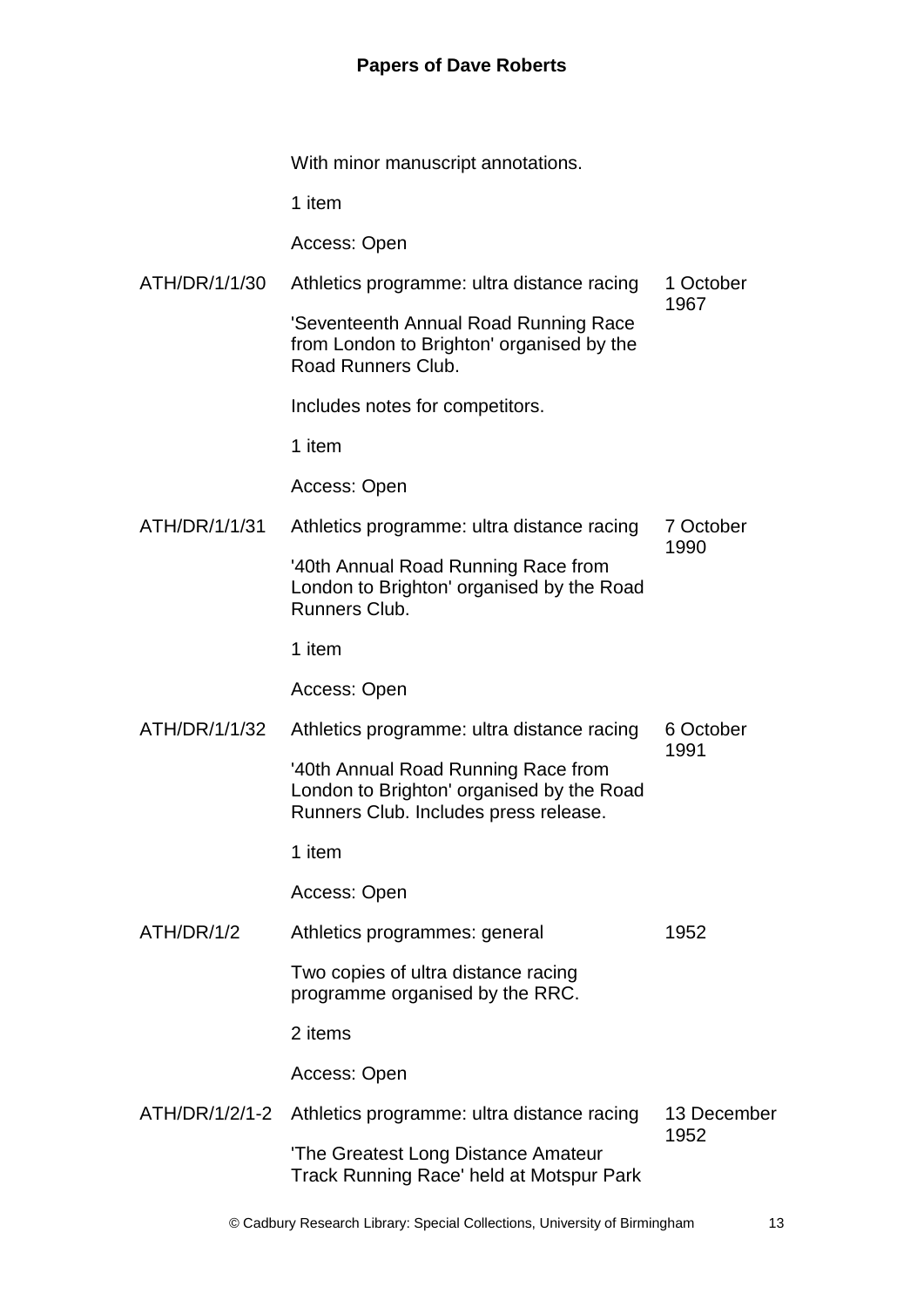and organised by the Road Runners Club.

Two copies, one with manuscript annotations, detailed results, newspaper cuttings and invitations.

2 items

Access: Open

ATH/DR/2 Results and statistics

Small collection of results and statistics compiled by Dave Roberts. Some notebooks also include fixture lists.

9 volumes and 15 items

Access: Open

ATH/DR/2/1 Notebooks

1937-1962

1937-1963

Volumes primarily include results and statistics as well as some fixture lists. Comprises:

/1: London to Brighton Road Relay Race: results and statistics, 1937-1953

/2: Tooting Bec Common. Includes road and path courses and results, 1948-1953

- /3: Road Runners Club: results, 1953
- /4: British marathon performers, 1953
- /5: British marathon ranking, 1953
- /6: Road Runners Club: results, 1956
- /7: Road Runners Club: fixture card, 1959
- /8: Fixture card, 1960-1961
- /9: Fixture card, 1961-1962

9 volumes

Access: Open

ATH/DR/2/2 Loose results

1948-1963

Manuscript and typescript lists and some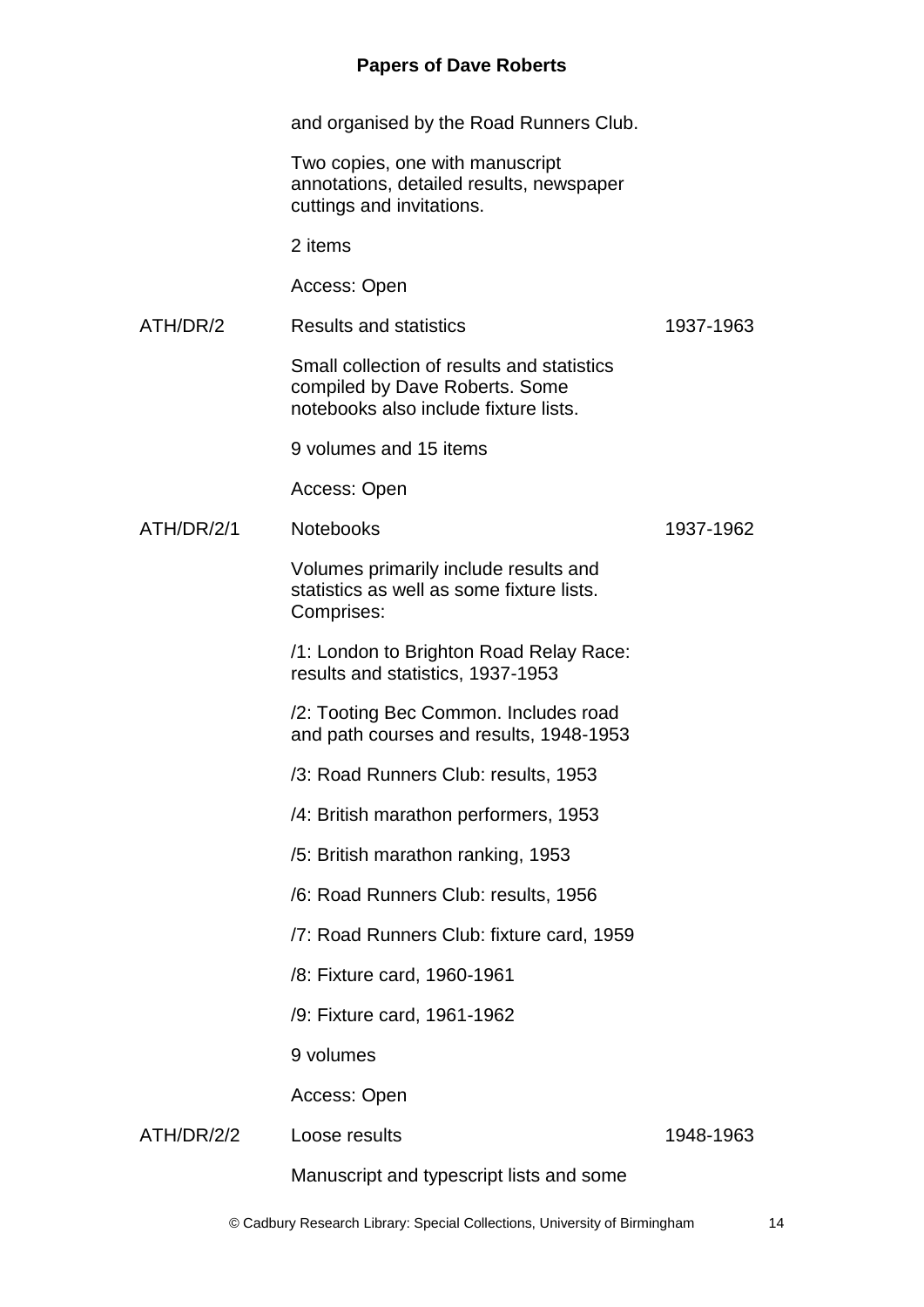notebooks.

Comprises:

/1: 'Brighton Relay Trial', 27 March 1948

/2: 'First London to Brighton Running Race', 11 August 1951

/3: Belgrave Harriers' 'First Open 20 Miles', 19 July 1952

/4: 'London to Brighton Road Race', 27 September 1952

/5: 'Third Annual Road Running Race: London to Brighton', 26 September 1953

/6-8: 'Fourth Annual Road Running Race: London to Brighton', 25 September 1954

/9-10: 'Fifth Annual Road Running Race: London to Brighton', 24 September 1955

/11: 'Ninth Annual Road Running Race: London to Brighton', 26 September 1959

/12: 'London to Brighton Running Race', 29 September 1962

/13: 'London to Brighton Run', 28 September 1963

/14-15: Miscellaneous unidentified and undated results

15 items

Access: Open

ATH/DR/3 Papers relating to the Road Runners Club (RRC) [1951]-1971

> Small collection of items relating to the RRC including 'Standard Certificates and Performances' compiled by Dave Roberts, 1958-1963; Reports of the Council, 1959- 1963; and miscellaneous papers relating to the London to Brighton road race.

13 items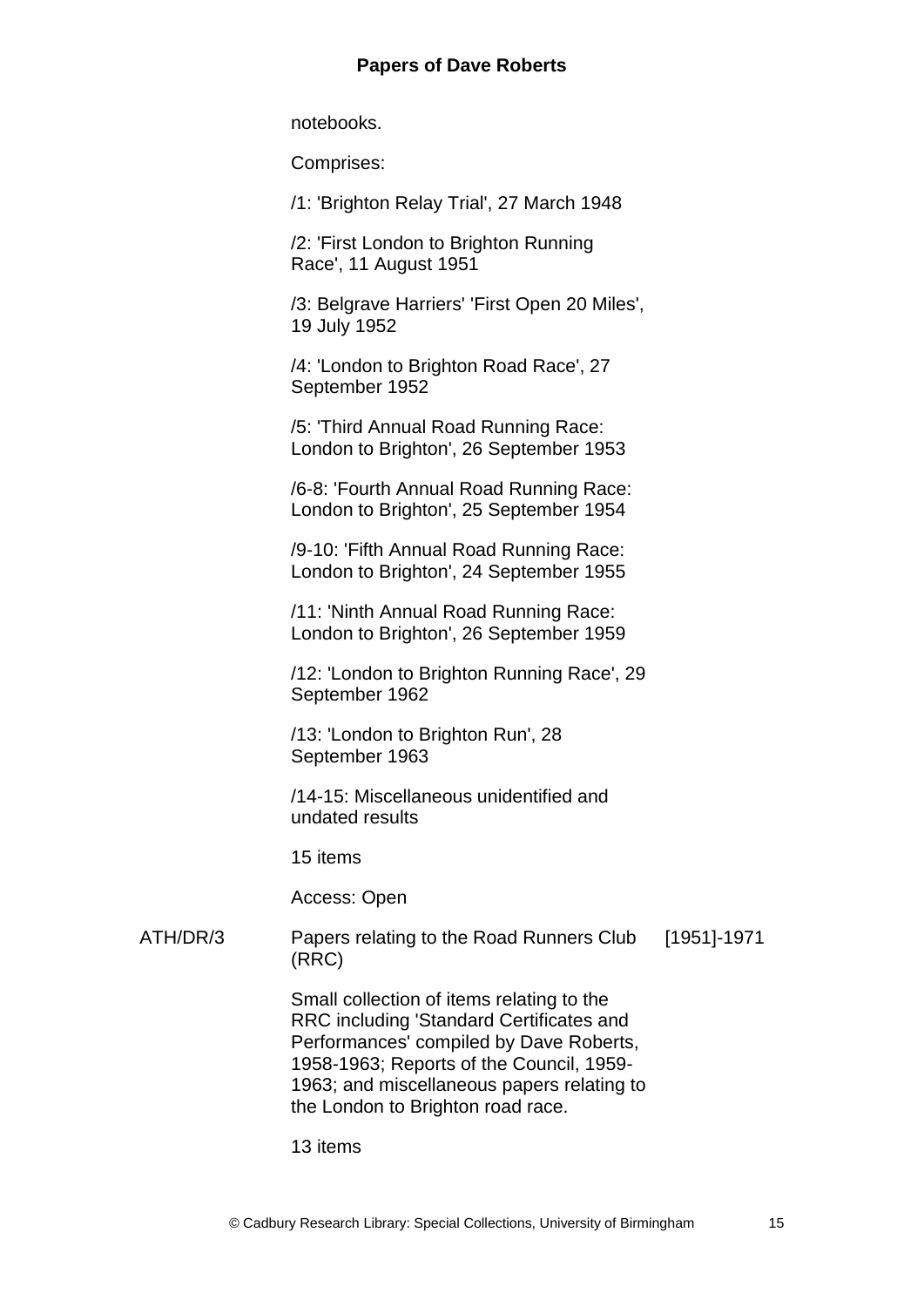Access: Open

| ATH/DR/3/1 | Road Runners Club: Standard Certificates<br>and Performances                                                                                          | 1958-1963   |
|------------|-------------------------------------------------------------------------------------------------------------------------------------------------------|-------------|
|            | Typescript 'performances' compiled by<br>Dave Roberts, Ernest Crawley and Terry<br>Dooris detailing the award of standard<br>certificates. Comprises: |             |
|            | /1:1958                                                                                                                                               |             |
|            | /2:1959                                                                                                                                               |             |
|            | /3:1961                                                                                                                                               |             |
|            | /4-5: 1962                                                                                                                                            |             |
|            | /6:1963                                                                                                                                               |             |
|            | 6 items                                                                                                                                               |             |
|            | Access: Open                                                                                                                                          |             |
| ATH/DR/3/2 | <b>Reports of the Council</b>                                                                                                                         | 1959-1963   |
|            | Reports of the RRC Council presented at<br><b>Annual General Meetings. Comprises:</b>                                                                 |             |
|            | /1: For year ended 31 March 1959                                                                                                                      |             |
|            | /2: For year ended 31 March 1962                                                                                                                      |             |
|            | /3: For year ended 31 March 1963                                                                                                                      |             |
|            | 3 items                                                                                                                                               |             |
|            | Access: Open                                                                                                                                          |             |
| ATH/DR/3/3 | Miscellaneous papers relating to the RRC<br>London to Brighton Race                                                                                   | [1951]-1971 |
|            | Comprises:                                                                                                                                            |             |
|            | /1: Promotional poster [advertising the<br>1951 race]                                                                                                 |             |
|            | /2: Newspaper cutting titled 'Kelly Wins<br>London to Brighton Run', [1954]                                                                           |             |
|            | /3: 'The London to Brighton Running Race',<br>1964                                                                                                    |             |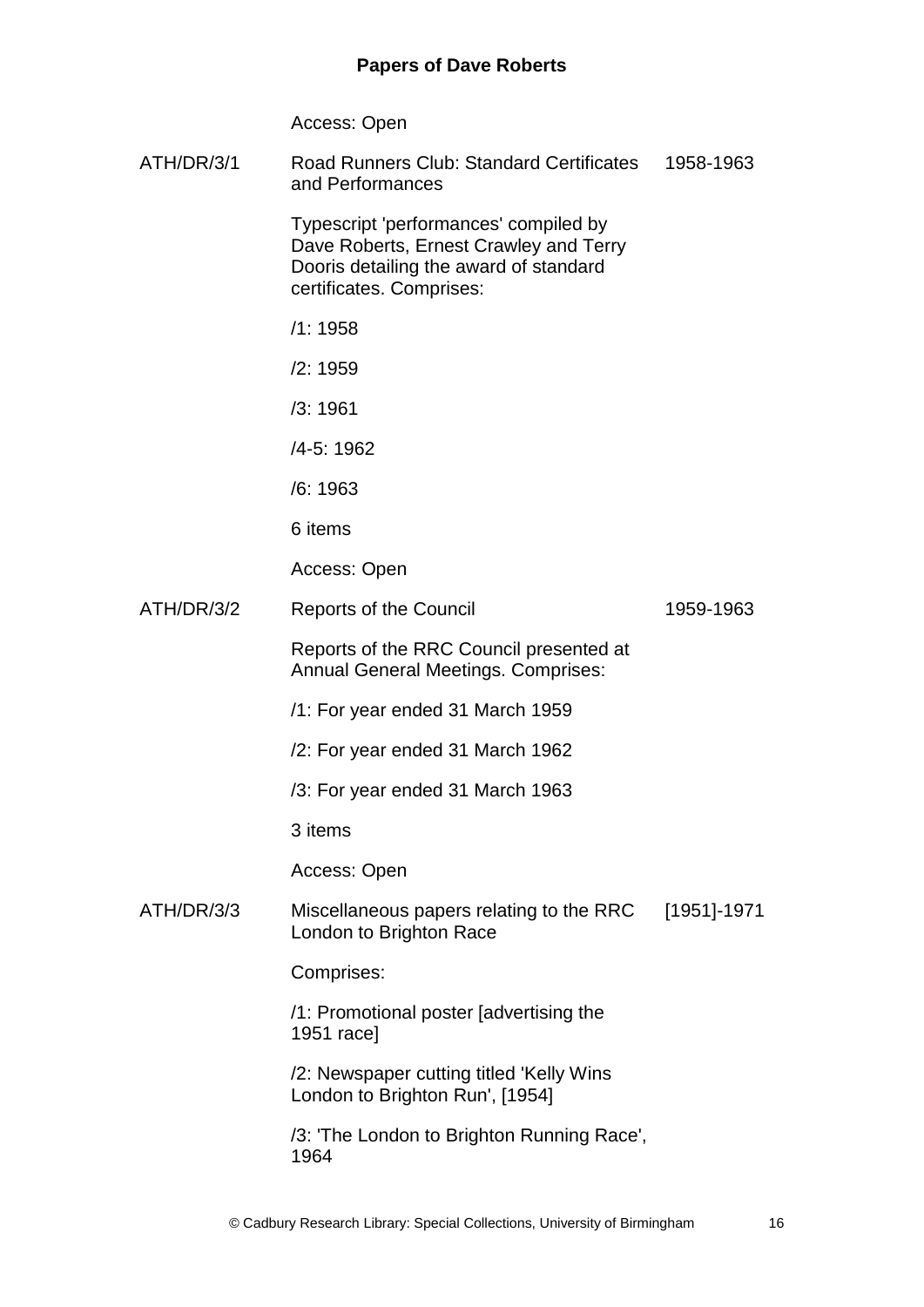|            | /4: 'The London to Brighton Running Race',<br>1971                                                                                                                                                                                                                      |           |
|------------|-------------------------------------------------------------------------------------------------------------------------------------------------------------------------------------------------------------------------------------------------------------------------|-----------|
|            | 4 items                                                                                                                                                                                                                                                                 |           |
|            | Access: Open                                                                                                                                                                                                                                                            |           |
| ATH/DR/4   | Papers relating to Mitcham Athletic Club                                                                                                                                                                                                                                | 1936-1965 |
|            | Fixture cards and newsletters relating to<br>Mitcham Athletic Club.                                                                                                                                                                                                     |           |
|            | 37 items                                                                                                                                                                                                                                                                |           |
|            | Access: Open                                                                                                                                                                                                                                                            |           |
| ATH/DR/4/1 | <b>Fixture cards</b>                                                                                                                                                                                                                                                    | 1936-1965 |
|            | Fixture cards of Mitcham Athletic Club.<br>Some fixture lists also include a handbook<br>for the year detailing names of officers;<br>lists of championship trophies and their<br>donors; club notes; and rules. Some items<br>carry manuscript annotations. Comprises: |           |
|            | /1: 1936-1937                                                                                                                                                                                                                                                           |           |
|            | /2: 1937-1938. Includes loose newspaper<br>cutting referring to Balham Football<br>League's Commemoration Dinner and<br>Dance, May 1938                                                                                                                                 |           |
|            | /3: 1938-1939                                                                                                                                                                                                                                                           |           |
|            | /4: 1939 Handbook and Summer Fixtures                                                                                                                                                                                                                                   |           |
|            | /5-6: 1946-1947                                                                                                                                                                                                                                                         |           |
|            | /7-8: 1947 Rule Book and Summer<br><b>Fixtures</b>                                                                                                                                                                                                                      |           |
|            | /9: 1947-1948                                                                                                                                                                                                                                                           |           |
|            | /10-11: 1948-1949                                                                                                                                                                                                                                                       |           |
|            | /12: 1949 Rule Book and Summer Fixtures                                                                                                                                                                                                                                 |           |
|            | /13: 1949-1950                                                                                                                                                                                                                                                          |           |
|            | /14: 1950 Summer Fixtures                                                                                                                                                                                                                                               |           |
|            | /15: 1950-1951                                                                                                                                                                                                                                                          |           |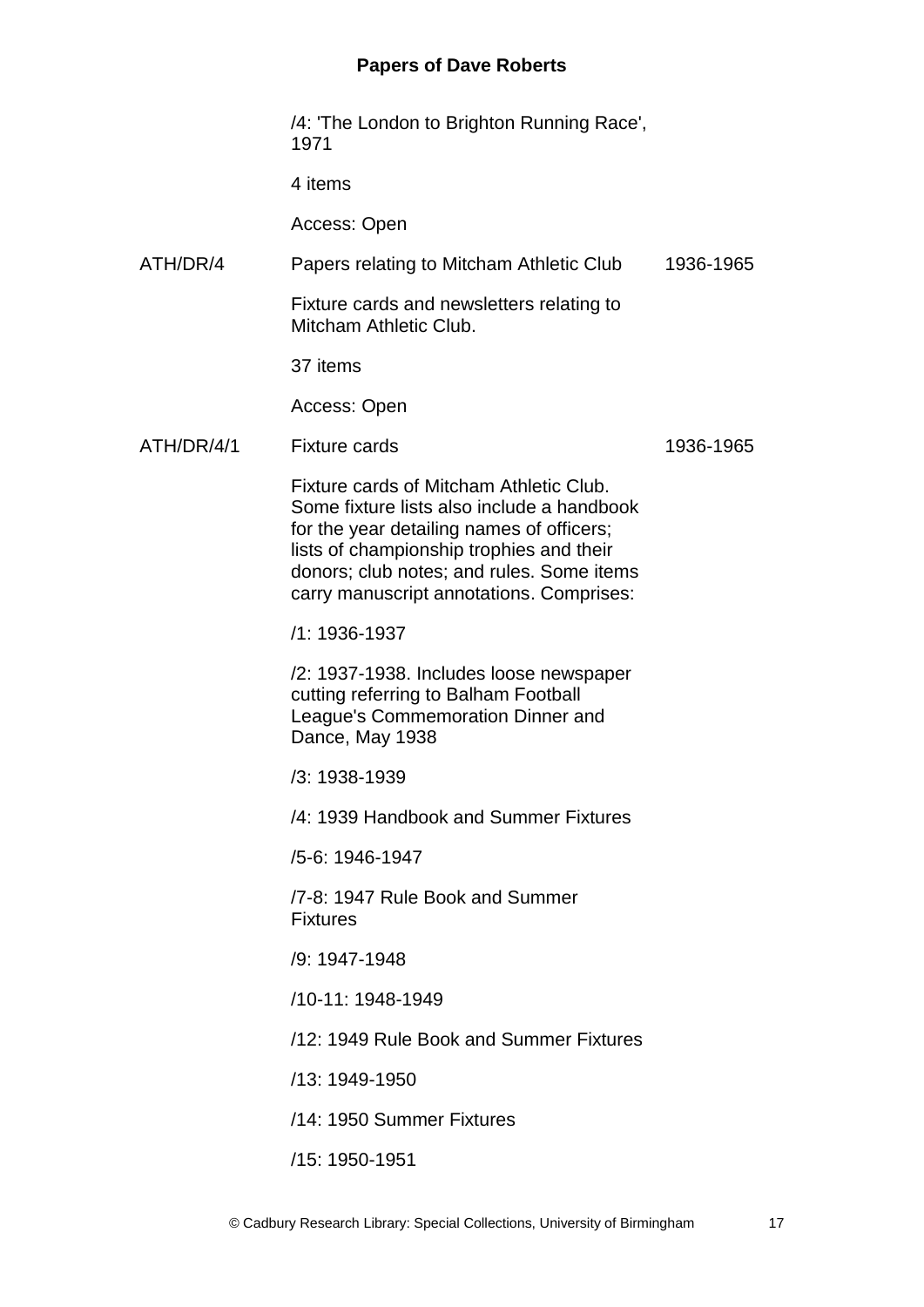/16-17: 1951-1952

/18: 1952 Summer Fixtures

/19: 1952-1953

/20: 1953 Summer Fixtures. Includes loose insert relating to the 1953 Track and Field season

- /21: 1953-1954
- /22: 1954 Summer Fixtures
- /23: 1955 Summer Fixtures
- /24: 1956-1957
- /25: 1958 Summer Fixtures
- /26: 1959 Summer Fixtures
- /27: 1962 Summer Fixtures
- /28: 1965 Summer Fixtures

28 items

Access: Open

ATH/DR/4/2 Newsletters

- 1948-1951
- Copies of Mitcham Athletic Club newsletter 'Nil Desperandum'. Comprises:
- /1: August-September 1948
- /2: October 1948
- /3: April 1949
- /4: December 1949
- /5: March 1950
- /6: June 1950
- /7: February 1951
- /8: [1951]
- /9: June 1951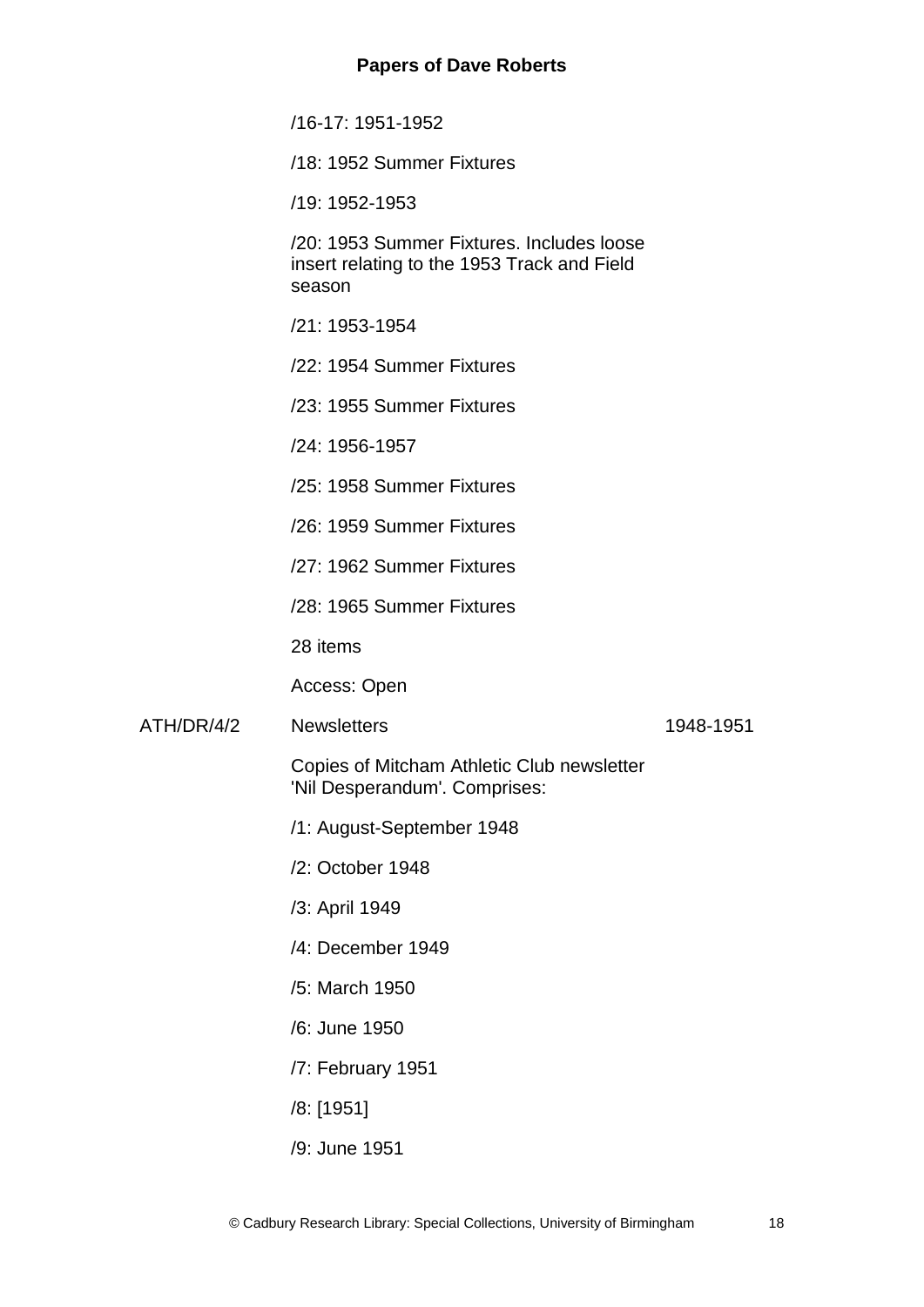|            | 9 items                                                                                                                                                                                                                                                                                                                                                                                                                                                                                                                          |               |
|------------|----------------------------------------------------------------------------------------------------------------------------------------------------------------------------------------------------------------------------------------------------------------------------------------------------------------------------------------------------------------------------------------------------------------------------------------------------------------------------------------------------------------------------------|---------------|
|            | Access: Open                                                                                                                                                                                                                                                                                                                                                                                                                                                                                                                     |               |
| ATH/DR/5   | Scrapbooks and cuttings                                                                                                                                                                                                                                                                                                                                                                                                                                                                                                          | [1930s]-[mid- |
|            | Six scrapbooks compiled by Dave Roberts<br>primarily comprising newspaper cuttings.<br>Many cuttings are captioned and dated.<br>The primary focus is athletics also there<br>are some items relating to football, cricket,<br>rowing, boxing, wrestling and weight lifting.<br>There is coverage of both male and female<br>athletes. The series also includes a small<br>number of miscelleanous newspaper<br>cuttings.                                                                                                        | 20th century] |
|            | 6 volumes and 1 file                                                                                                                                                                                                                                                                                                                                                                                                                                                                                                             |               |
|            | Access: Open                                                                                                                                                                                                                                                                                                                                                                                                                                                                                                                     |               |
| ATH/DR/5/1 | Scrapbook                                                                                                                                                                                                                                                                                                                                                                                                                                                                                                                        | [1930s]       |
|            | Scrapbook titled '1936' but includes some<br>earlier newspaper articles. Includes<br>numerous articles relating to the 1934<br><b>British Empire Games and material relating</b><br>to G. T. Saunders; Empire Games 1934;<br>Oxford and Cambridge versus Princeton<br>and Cornell; T. Hampson; boxing<br>champions; wrestlers; female athletes;<br>English Cross-Country team, 1933; rowing;<br>football; cricket; weight lifting, including<br>female weight lifter Ivy Russell; 'The All-<br>Star International', August 1937. |               |
|            | 1 volume                                                                                                                                                                                                                                                                                                                                                                                                                                                                                                                         |               |
|            | Access: Open                                                                                                                                                                                                                                                                                                                                                                                                                                                                                                                     |               |
| ATH/DR/5/2 | Scrapbook                                                                                                                                                                                                                                                                                                                                                                                                                                                                                                                        | 1933-1936     |
|            | Scrapbook titled '1936'. Includes numerous<br>articles relating to the 1936 Berlin Olympic                                                                                                                                                                                                                                                                                                                                                                                                                                       |               |

Games and material relating to International Cross-Country Race, 1933; Welsh Amateur Championships and Empire Games trials held at Newport, 1934; Jesse Owens; Sydney Wooderson; and images of 'stars' at the 1936 Olympics.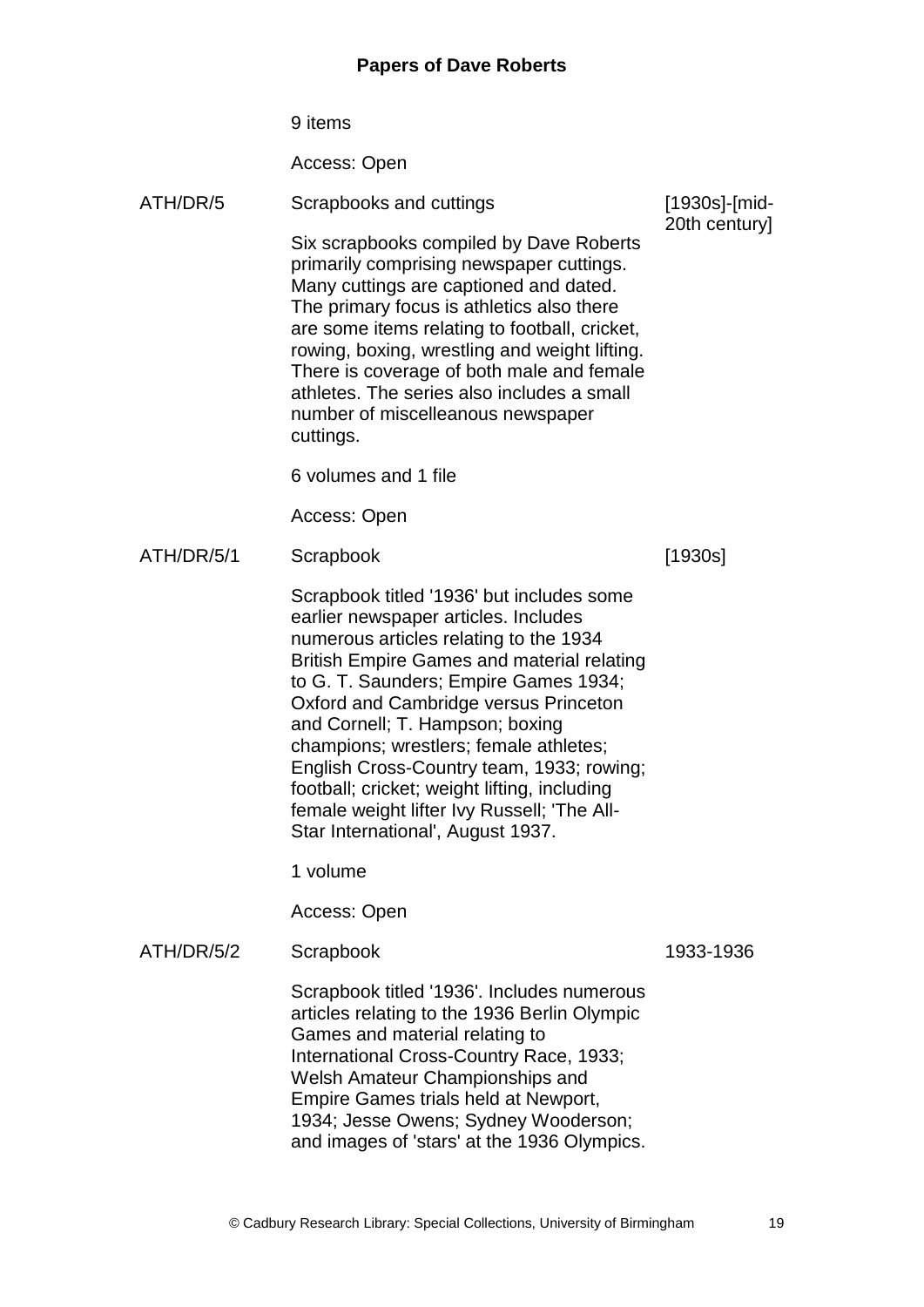1 volume

Access: Open

# ATH/DR/5/3 Scrapbook

Scrapbook titled '1934-1937'. Includes numerous articles relating to the 1934 British Empire Games and material relating to track and field athletics; swimming; wrestling; diving; basketball; cycling; gymnastics; and tennis. A number of articles feature athletes from the South African and Japanese teams.

1 volume

Access: Open

ATH/DR/5/4 Scrapbook

Scrapbook titled '1950'. Includes material relating to unveiling of 1948 London Olympic Games Roll of Honour, 1950; Sydney Wooderson; Tom Richards; Jack Holden; Marjorie Jackson; Dorothy Tyler; Avery Gibson; Bob McFarlane; June Foulds; E. McDonald Bailey; Irene Robertson; S. O. Williams; Margaret Hume; Roland Hardy; Sheila Pratt; Otis Chandler; Peter Sarcevic; European Games in Brussels and performances by John Parlett and E. McDonald Bailey; Angela Douglas.

Also includes loose colour image of Sheila Alexander, British and European high-jump champion; and issues of 'Athletics Weekly', 2 September 1950 and 9 September 1950.

1 volume

Access: Open

#### ATH/DR/5/5 Scrapbook

Scrapbook titled 'Photo Cuttings of World's Greatest'. Includes articles relating to Maureen Gardner; Fanny Blankers-Koen; E. McDonald Bailey; Peter Robinson; Sydney Wooderson; C. T. White; Hunder Haegg; Eileen Brewer; P. J. and D. G.

1950

[mid-20th century]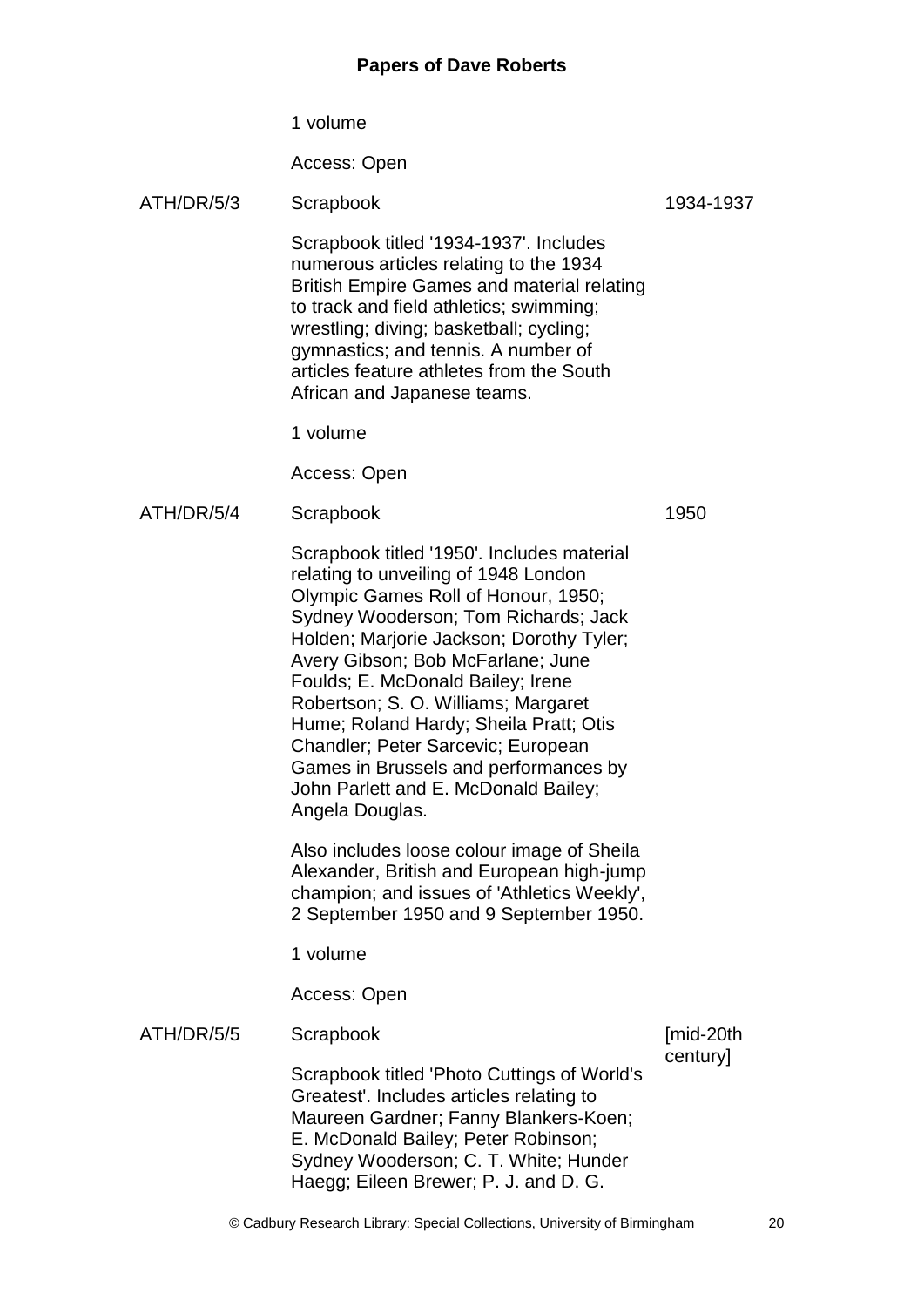Simmonds; M. O. Lasbrey; P. Boor and G. Buddle; D. M. Endruweit; D. G. Wilson and F. De Ruyter; H. M. Abrahams; Jesse Owens; C. B. Holmes; H. Whitlock; A. G. K. Brown, Fred Wolff, G. Rampling and W. Roberts; St Andrews Golf Course; Pietri Dorando at 1908 London Olympic Games; A. S. Wint; Alec Olney; images from 1936 Berlin Olympic Games; Geoffrey Dyson; Jack Holden; C. Warmerdam; Cornelius Johnson; H. de H. Hubbard; Archie Williams; Roy Staley; H. Woelke; Dave Albritton; Ralph Metcalfe; L. Long and Jesse Owens; Tilly Fleischer; H. Clark; H. Sievert; Paavo Nurmi.

1 volume

Access: Open

```
ATH/DR/5/6 Scrapbook
```
Untitled scrapbook including articles relating to R. C. Barkway; A. T. Fergusson; 1950 British Empire Games in Auckland; J. T. Holden; A. R. Pinnington; Doug Wilson; Gaston Reiff; H. A. Olney; A. McCorquodale; D. Cabrora; Sydney Wooderson and G. E. Monshall; John Treloar; A. Wint, H. McKenley and M. Whitfield; L. Lewis; Les Laing and B. Shenton; E. L. R. Philip and J. Finley; E. Gailly; R. C. Pavitt; Tommy Richards; Fanny Blankers-Koen; J. Archer and J. Wilkinson; John Mark; Emil Zatopek; J. Archer, Stougaard, J. Wilkinson and S. Fallensen; F. Gratton; M. Gardner; E. MacDonald Bailey; G. W. Nankeville; R. Gosney; D. O. Finlay; Roger Bannister; E. L. Hardy; S. C. Belton; Doug Harris and Arthur Wint; A. T. Ferguson; F. E. Aaron and D. C. Birch; J. R. Birrell; John Giles and John Savidge; Shirley Cawley; Tommy Rowe; Valerie Ball; Sheila Lerwill; D. A. G. Pirie; Harry Churcher, L. Hindmar, A. Borjesson and J. Fisher; John Disley; Jack Parker; Peter Hildreth; D. McWhirter; Maureen Gardner.

#### [mid-20th century]